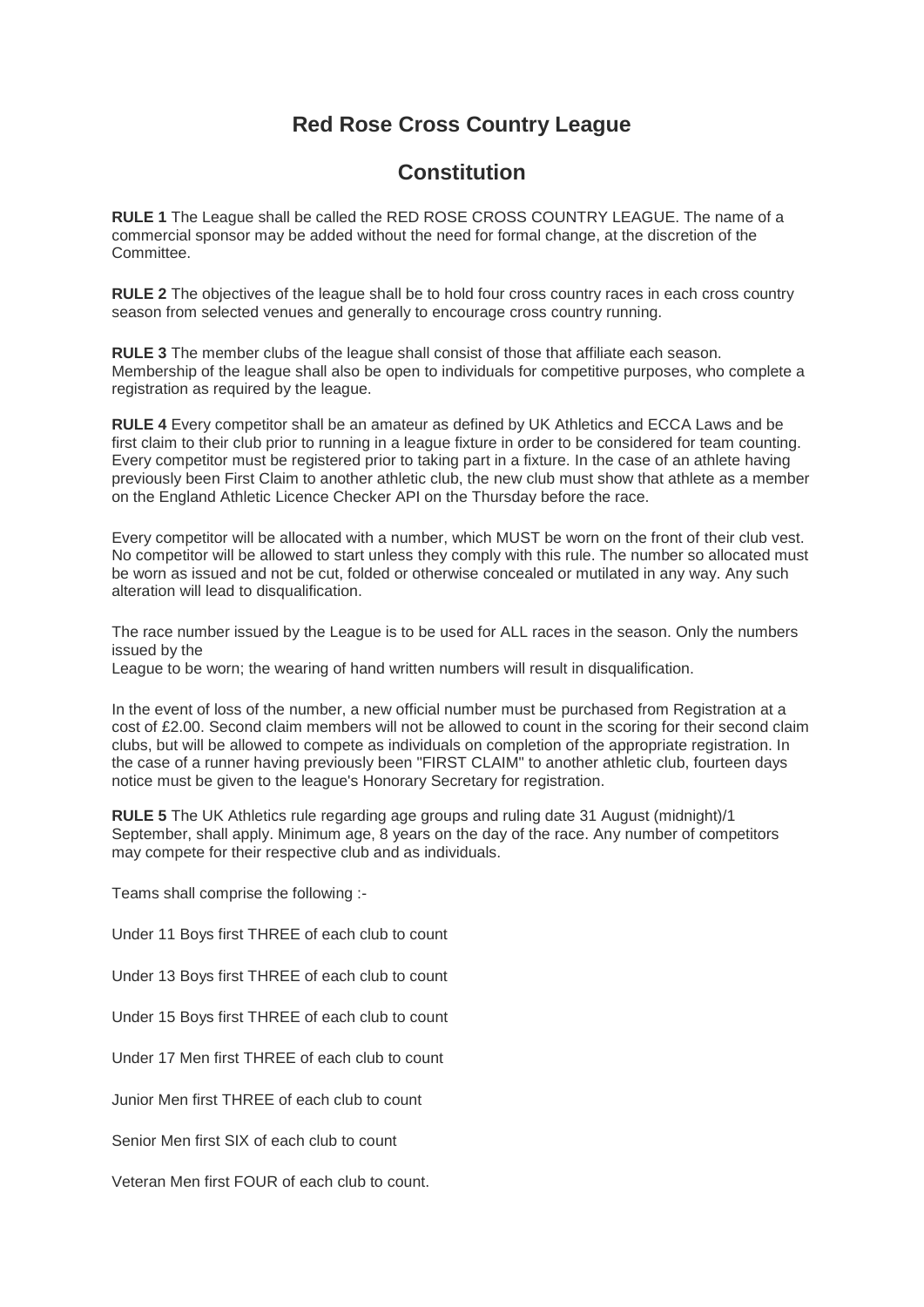Under 11 Girls first THREE of each club to count

Under 13 Girls first THREE of each club to count

Under 15 Girls first THREE of each club to count

Under 17 Girls first THREE of each club to count

Junior Women first THREE of each club to count

Senior Women first FOUR of each club to count

Veteran Women first THREE of each club to count

Team placings will be calculated on the race results with the deletion of individuals (i.e. guests and second claim runners). The overall team winners will be the team with the lowest aggregate of points from their best three races at the end of the season.

In the event of a tie at the end of four races, the team with the lowest aggregate time in the fixtures they have both competed in will be declared the winner. One team per registered club will be scored in each age group until default by not fielding a complete team. There will NOT be team awards for "B" teams.

**RULE 6** In all individual sections the competitor with the lowest aggregate of points from their best three races at the end of the season shall be declared the individual winner. This will also apply to the women's and girls' races. In the event of a tie based on "best three out of four races", the tie shall be determined as follows:-

If one athlete has run all four races, that athlete shall be declared the winner.

If both athletes have run all four races, the athlete having the lowest score over all four races shall be declared the winner.

If the tie still remains, the athlete with the lowest aggregate time over the four races will be declared the winner.

If neither athlete has run all four races, and both have run the same three races, the winner shall be the athlete who has beaten the other twice.

If the tying athletes have only met twice, the athlete with the lowest aggregate time in the two races they have both competed in will be declared the winner.

All registered competitors shall be eligible to win the individual title.

In the case of an Under 20 male athlete accumulating the least number of points for the season in the senior men's race, that Under 20 will be awarded the senior men's award plus their respective age group award. Similarly, the first six men, regardless of age category, will receive their respective senior men's award plus their respective age group award if appropriate.

Women's and junior women's awards will be made using the same criteria. In the event of a tie all four races will count to score. If the race is still tied, then the winning score will be determined based on the original rule. Under 17 girls will not be eligible for either the junior women's or senior women's award. Awards will be made to the first six Veterans and thereafter, in each age category, at the discretion of the Committee.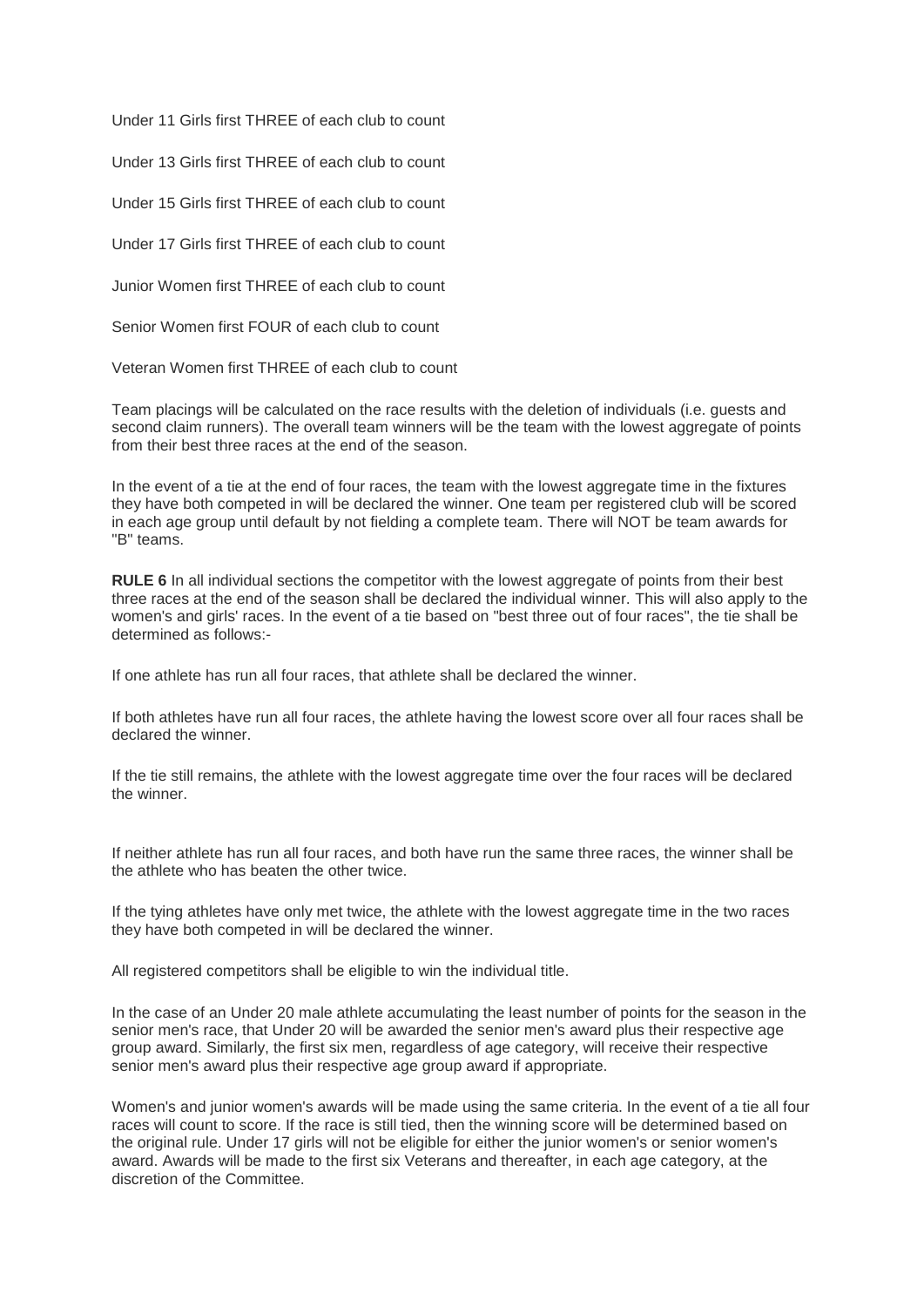In calculating the Junior Men and Junior Ladies results they are to be removed from the main body of the Senior Men's and Ladies results and allocated a separate results sheet. (e.g. first junior man 15th overall in senior race allocated 1st in junior results (1 point), second junior man23rd in senior race 2nd in junior results (2 points) etc. The same results calculation to apply for the Junior Ladies.

**RULE 7** The number and value of awards shall be decided from year to year by the Committee.

As a general rule and for guidance, the INDIVIDUAL

AWARDS will be :- Under 11 Boys - first SIX Under 13 Boys - first SIX Under 15 Boys - first SIX Under 17 Men - first FOUR Junior Men - first THREE Senior Men - first SIX Veteran Men 40+ - First SIX and also first THREE in each 5 year age group Under 11 Girls - first SIX Under 13 Girls - first SIX Under 15 Girls - first THREE Under 17 Girls - first THREE Junior Women - first THREE Senior Women - first THREE Veteran Women 35+ - first THREE and also first THREE in each 5 year age group.

Clubs may order extra team medals from the Chair but the deadline will be 31st December at the end of the season.

**RULE 8** All protests must be made in writing to the REFEREE as soon as possible.

**RULE 9** Each club shall pay an annual affiliation fee before the first league race of the season and on the date of the first committee meeting of each season. Any club in arrears may not be allowed to vote at subsequent meetings or to compete in league races until such arrears are paid. "Guest" runners will pay per race. The club affiliation, individual and guest race charges shall be fixed each year at the AGM.

**RULE 10** The "management" of the league shall be vested in a committee consisting of the President, Chairman, Honorary Secretary, Honorary Treasurer, Referee, Chief Judge, Chief Timekeeper and two representatives from each member club. A Jury of Appeal shall consist of three senior experienced club administrators.

**RULE 11** All member clubs shall be held equally liable for any financial loss that may be incurred, but the league undertakes to refund any levy so made out of the first available surplus.

**RULE 12** Arrangements for fixture dates to be made by the committee. The home club will be responsible for properly marking out the course, undertaking a risk assessment, obtaining the appropriate permit and for providing adequate changing accommodation for the competitors and facilities for the officials which should include some provision for refreshments, i.e. hot drinks.

The race will be:- 2000m - Under 11 Boys/Under 11 Girls 2500m - Under 13 Boys/Under 13 Girls 4000m - Under 15 Boys/Under 15 Girls 5000m - Under 17 Men 10000m - Junior, Senior and Veteran Men 5000m - Under 17 Women 5000m - Junior, Senior and Veteran Women